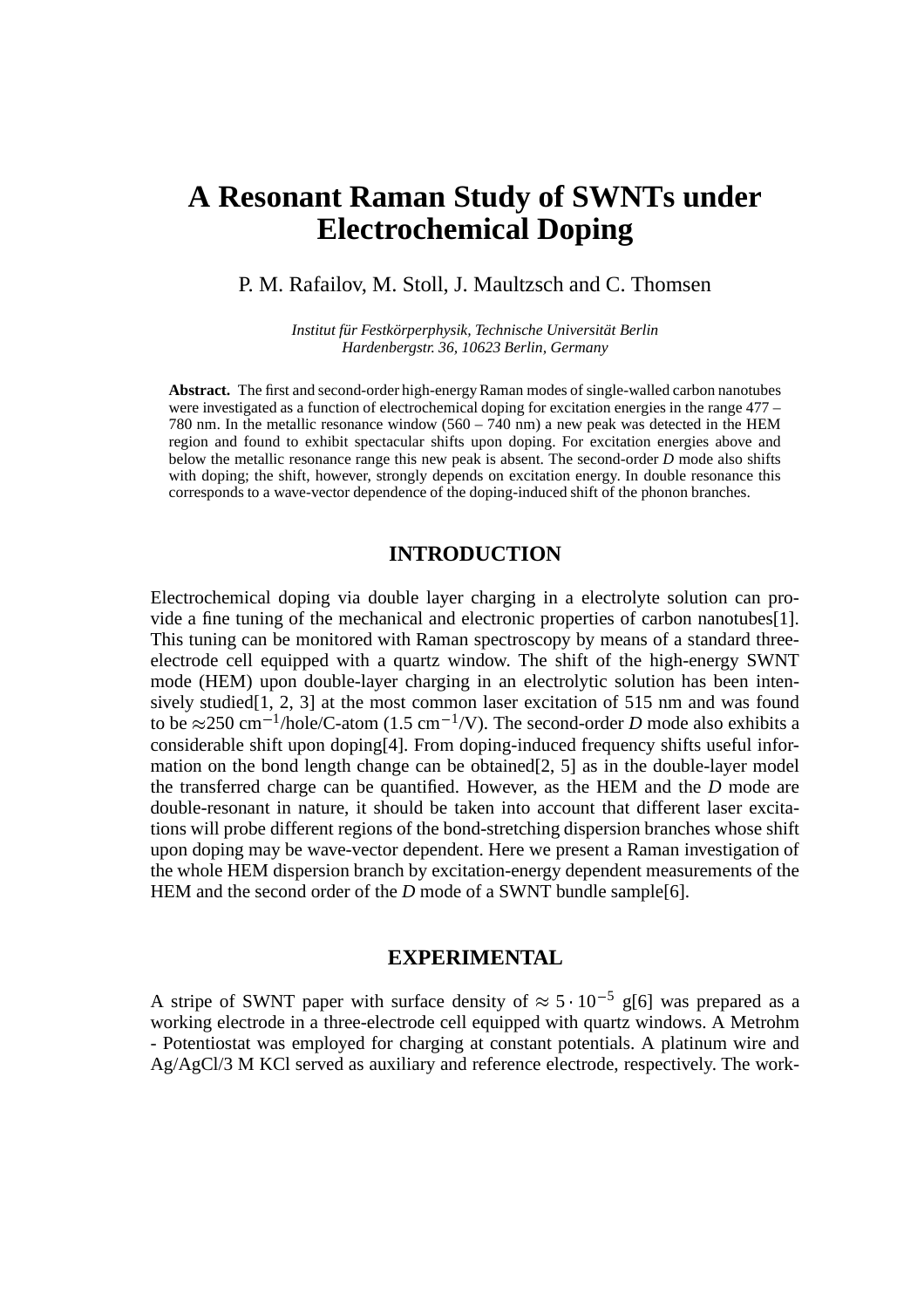

**FIGURE 1. Left**: The HEM band as excited with various laser wavelengths at a constant doping level of  $\approx$  1 V (0.005 holes/C-atom).

**Right**: The HEM band at  $\lambda_{exc} = 718$  nm. At this wavelength the developtment of the new peak P3 on increasing the doping level can be followed best.

ing electrode was only partly dived into the solution and was electrically contacted at his dry end.

Several different aqueous solutions (concentration 1 M) were applied in the voltammetric measurements: LiCl, NaCl and KCl. The Raman spectra were recorded with a DILOR triple grating spectrometer equipped with a CCD detector. The 477, 488, 514.5 and 568 nm lines of an  $Ar^+/Kr^+$  laser, as well as a dye laser and a Titanium-Sapphire laser were used for excitation and the spectral resolution was  $2 - 6 \text{ cm}^{-1}$ .

### **RESULTS AND DISCUSSION**

As can be appreciated from Fig. 1, outside the metallic resonance window  $(560 - 740)$ nm) the HEM band in the doped state preserves its well known shape [main peak at 1593 cm<sup>-1</sup> (P1) and a second-strongest peak at 1567 cm<sup>-1</sup> (P2)]. In contrast, upon red excitation of the doped SWNTs we observe a qualitative change of what is known as the resonant HEM band of metallic tubes: a new peak (P3) emerges and separates from high-frequency side of P2. The appearance of this peak can either be attributed to an onset of an intercalation process, or it can be assumed that phonons in metallic tubes shift more strongly upon doping. The former suggestion is based on the similarity to the Raman spectrum of *p*-type graphitic intercalation compounds, where an additional peak appears above  $1600 \text{ cm}^{-1}$ [7]. However, intercalation may be ruled out as in no Raman experiment on intercalated nanotubes thus far the influence of the charge transfer showed up only upon red excitation and was completely absent outside the metallic resonance window. We therefore tentatively attribute P3 to phonons from the highenergy dispersion branch of metallic tubes (note that because of the double resonance[8] a whole section of the dispersion branch can contribute to the HEM when varying the doping level). From fitting the spectra to Voigt profiles a shift between 3 and 4  $\text{cm}^{-1}/\text{V}$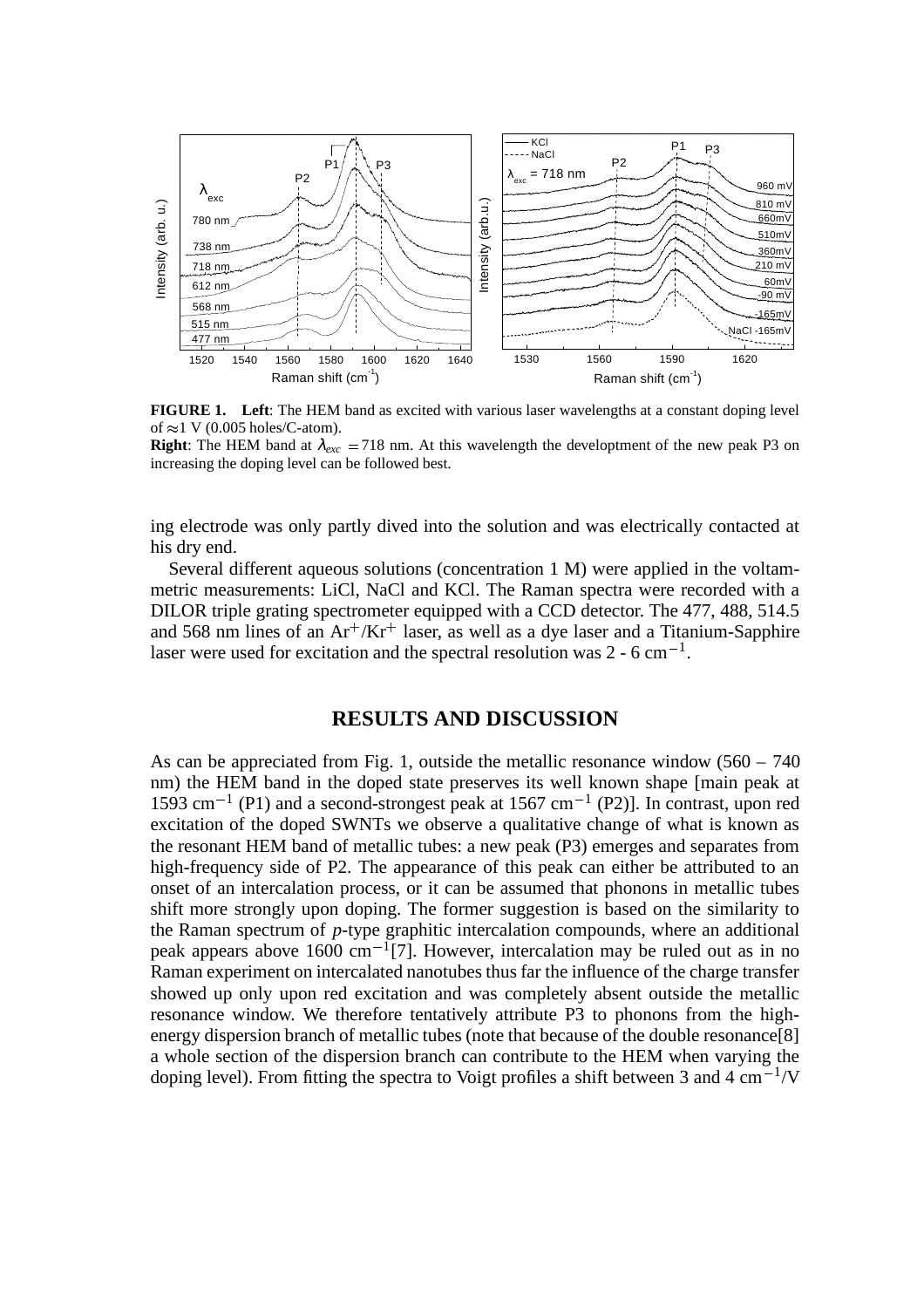was established for P3. Although the error in determination of the P3 peak positions is especially high, it is obvious that its doping-induced shift is about twice as high as that of P1 and P2 ( $\approx$ 1.5 cm<sup>-1</sup>/V for all wavelengths). The stronger shift of P3 may arise from a peculiar redistribution of phonon states upon shifting the Fermi level from its special position at the band-crossing point in metallic SWNTs[9].



**FIGURE 2.** Left: Raman spectra of the  $D^*$  mode at several doping levels for  $\lambda_{exc} = 568$  nm. **Right**: The frequency of the *D*<sup>\*</sup> mode as a function of the applied potential for two different solutions: NaCl (circles) and KCl (triangles).

We further checked the doping behavior of the second-order *D* mode: *D*\* (the *D* mode itself was too weak to be reliably fitted). With appropriately chosen laser excitation the  $D^*$  mode exhibits a considerable shift upon doping as is seen from Fig. 2 for  $\lambda_{\text{exc}}$  = 568 nm. We observe a surprisingly strong dependence of the doping-induced shift on the excitation energy: from no shift to above  $4 \text{ cm}^{-1}/\text{V}$  in going from blue to red excitation. The following table summarizes the  $D^*$  shift slopes (in cm<sup>-1</sup>/V) found in the examined spectral range:

| Electrolyte / $\lambda_{exc}$ 477 nm 488 nm 514.5 nm 568 nm 601 nm 612 nm |  |          |    |     |     |
|---------------------------------------------------------------------------|--|----------|----|-----|-----|
| NaCl                                                                      |  | $\gamma$ | 41 | 4.5 | 44  |
| KCl                                                                       |  | 19       | 44 | 4 X | 4 X |

Table 1: Doping-induced  $D^*$  shift (in cm<sup>-1</sup>/V) at several excitation wavelengths.

To explain the *D*\* mode behavior we recall that both *D* and *D*\* mode originate from phonons in the vicinity of the graphite K-point and appear in the Raman spectra due to a defect-induced double-resonant process[11]. Due to the steep dispersion of the highenergy TO phonon branch[10], increasing the excitation energy leads to smaller wave vectors and higher frequency of the doubly-resonant phonon[11]. This is illustrated in Fig. 3a.

Doping shifts the phonon branch. This alters the double-resonance condition as only a unique pair of electronic-transition energy and phonon energy can fulfill it. Different frequency slopes of the *D*\* mode at different excitation energies thus imply that the doping-induced shift varies with wave-vector. This is schematically shown in Fig. 3b.